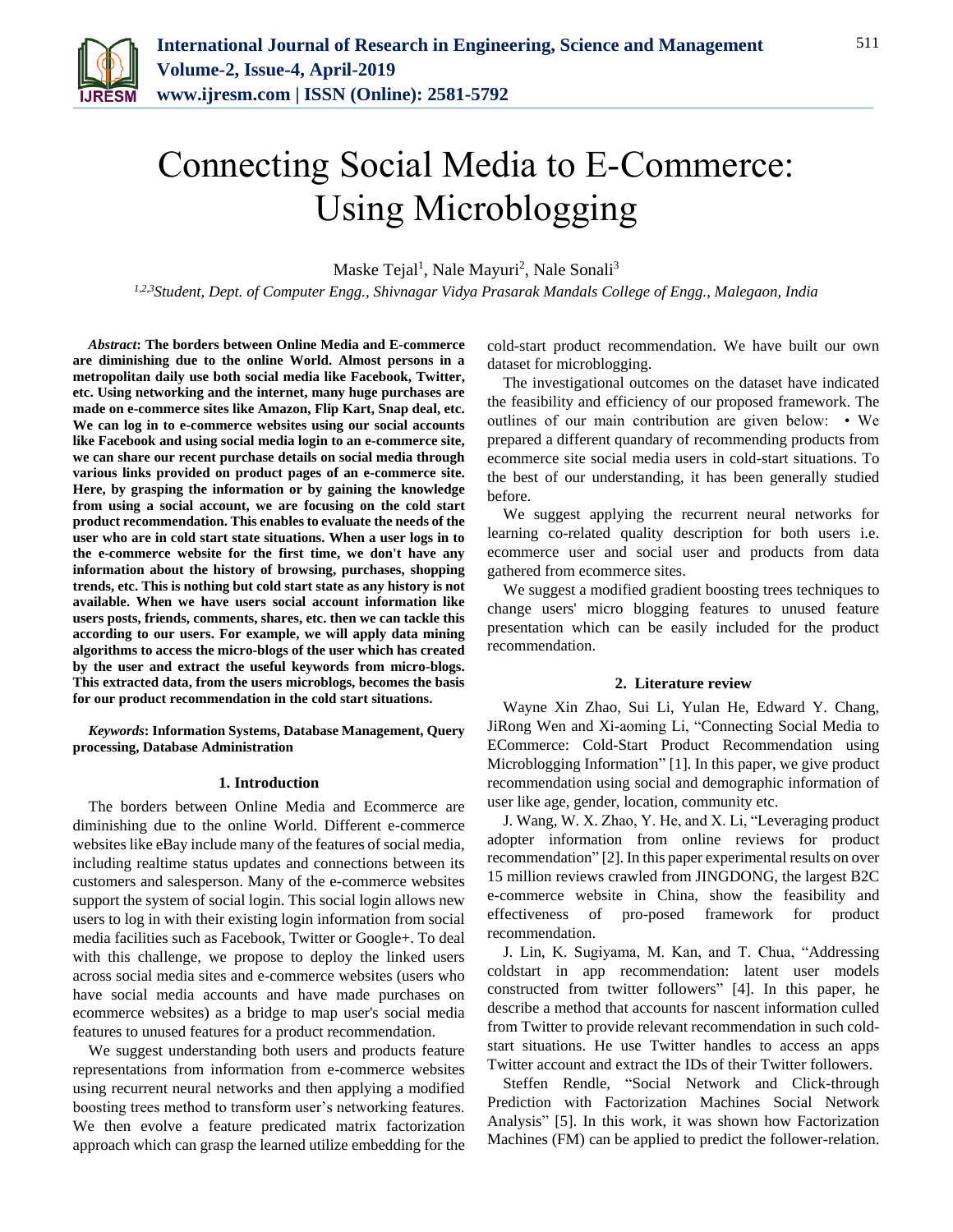

In this research two tasks of KDD Cup 2012 are to predict the followers of a microblogger (track 1) and to predict the clickthrough rate of ads (track 2).

H. Ma, T. C. Zhou, M. R. Lyu, and I. King, "Improving recommender systems by incorporating social contextual information "[7]. He propose a factor analysis approach based on probabilistic matrix factorization to alleviate the data sparsity and poor prediction accuracy problems by incorporating social contextual information, such as social networks and social tags. In this paper experimental results show that the method performs much better than the state-ofthe-art approaches.

M. Zhang, J. Tang, X. Zhang, and X. Xue, "Addressing cold start in recommender systems: a semi-supervised co-training algorithm" [3]. The proposed algorithms are evaluated on two real-world datasets. The experimental results show that with our method the recommendation accuracy is significantly improved com-pared to the standard algorithms and the cold-start problem is largely alleviated.

# **3. Proposed system**

Below is the composition of the social and e-commerce site. In this system, a user can use both websites at the same location. If any user can purchase any product from the e-commerce website, he can send a review of the product on his/her social site. Once a user sends a review, then that post is upgraded on a social site for product recommendation to his/her friends. In this system, we will create two websites namely social site and e-commerce site. A number of users will be connected to both sites. The social site has functions like create and update profile, send and accept friend requests, giving feedback and sharing the product related information, etc. E-commerce site also has functions like Check product; Buy the product, give Feedback, give Rating to the product.

Obtaining the mining the results from both sites, the user can get to know correct product recommendation and purchases at e-commerce site also get increased by receiving feedback from the social site users.



### **4. Application**

It is used in Data Mining. Where, when the user's opinion or idea gets on any product review, this product review is analyzed and mining methods are used for a product recommendation. This system is useful where Strong authorization is more important.

### **5. Outcome**

Accurate analysis of data or information is done using many features and techniques for a product recommendation.

Multiple reviews and feedbacks are obtained from multiple users for the purpose of correct analysis.

|                                | <b>REGISTER NOW!</b>                            | ᠴ<br>Login      |  |
|--------------------------------|-------------------------------------------------|-----------------|--|
| First Name Suni                |                                                 | E-mail          |  |
| Last Name Vane                 |                                                 | Password        |  |
| sbvane123@gmai.com<br>Email id |                                                 | Reset<br>Login  |  |
| <br>Password                   |                                                 | forgot password |  |
| Birth Date 07/13/1990          |                                                 |                 |  |
| Male<br>Gender                 | ٠                                               |                 |  |
| E-mail<br>Password             | sbvane123@gmail.com<br>Login<br>forgot password | Reset           |  |



Fig. 3. Post Status

|                                    | Advertisement |
|------------------------------------|---------------|
| Friend<br>Search                   |               |
|                                    | Search User   |
|                                    |               |
|                                    |               |
| vdyagede156@pmail.cz<br>Vidya Gade |               |
| Send Friend Request                |               |

Fig. 4. Send friend request